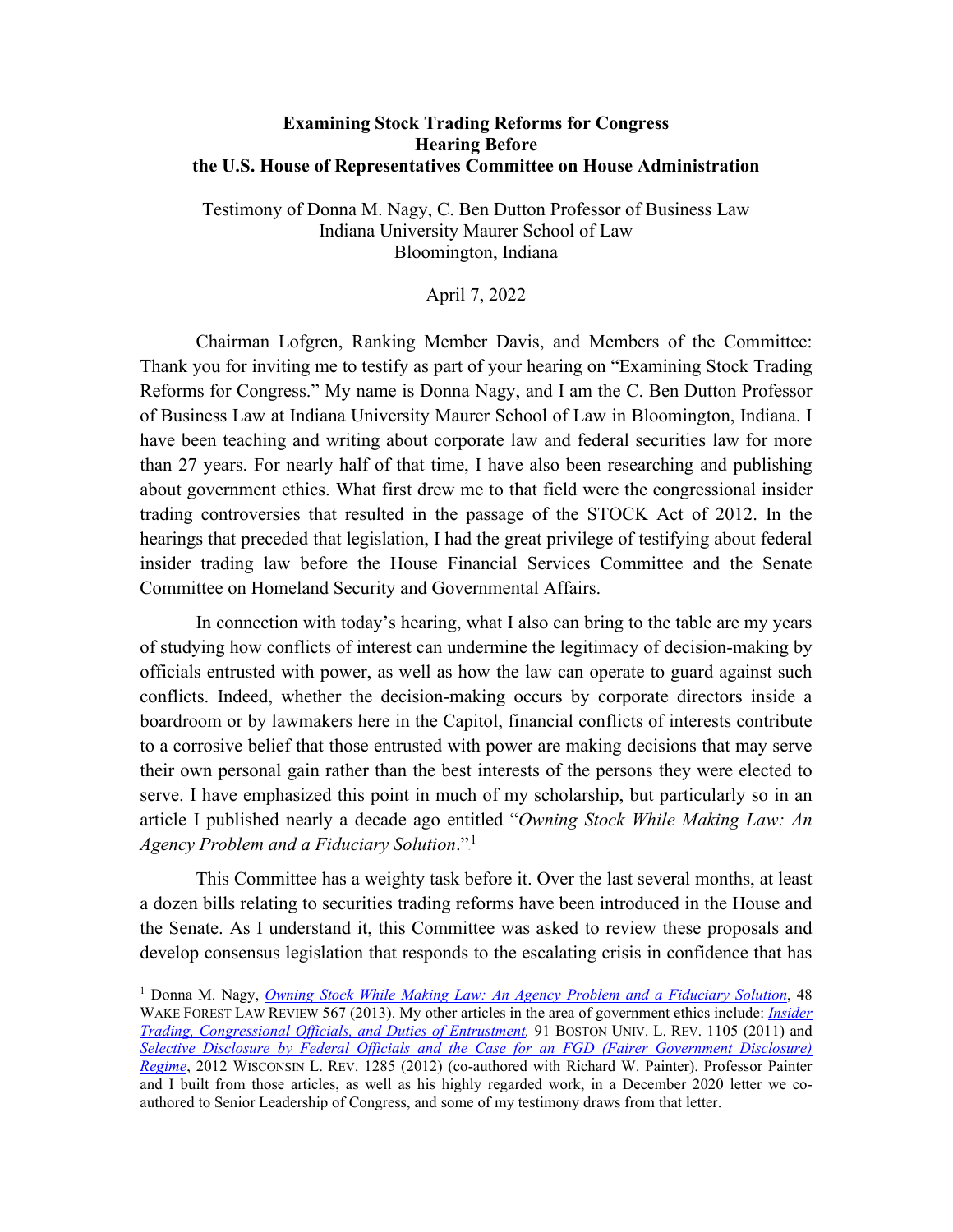arisen from lawmakers owning and trading stocks and other financial interests in companies and industries that are directly and substantially affected by legislative activity.

My testimony today strongly supports your efforts toward legislative reform, and it divides into four parts. The first part highlights what I see as the principal difference among the bills and shares my view as to the type of reform that is likely to be most effective. Part two contrasts the strict anti-conflict laws that Congress has enacted for federal officials in the executive and judicial branches with the lax conflict-of-interest restraints that operate in the legislative branch. The third part refutes the rationales put forth in the past by Congress to justify the view that lawmakers' financial conflicts are best deterred through public disclosure of personal investments and the discipline of the electoral process. And the final part discusses why, notwithstanding the clarity brought about by the STOCK Act, troubling insider-trading problems will continue to arise unless and until there is additional legislative reform.

## **I. Effective Reform Requires an Outright Prohibition on the Ownership of Securities in Publicly Traded Companies**

There is one key difference in the many bills I have reviewed in preparation for this hearing: whereas some of the bills seek to restrict the *ownership* of certain securities and other financial investments by Members of Congress, other bills seek to restrict only the *trading* of certain investments while a member is serving in Congress. In my view, trading restrictions alone will not be an effective solution to the conflict-of-interest problem that is plaguing Congress and fostering the public perception of widespread corruption. What is needed is legislation that reduces the widespread belief that—whether accurate or not—many lawmakers are seeking to generate gains and avoid losses in their portfolios when they sponsor, support or oppose, and ultimately vote on legislation. I urge this Committee to focus on the problem of the ownership of certain investments, and not merely the trading of such instruments.

What is most needed, in my opinion, is a federal statute that prohibits Members of Congress and their spouses and dependent children from owning the securities of individual publicly traded companies as well as certain other financial investments that likely will conflict with their official duties. Senior staff of Members of the House and Senate, as well as senior staff of House and Senate committees, should likewise be required to divest, although more flexibility could be given to staff members who choose to recuse from a particular matter as an alternative to divestment. Members of Congress should be available to vote on matters before Congress, but staff members can more easily recuse if divestment is burdensome for them or for a spouse.

Because the reform I favor would mandate outright divestment of individual stocks and certain other investments, I would also suggest coupling that requirement with a provision enabling congressional officials and spouses/dependent children to convert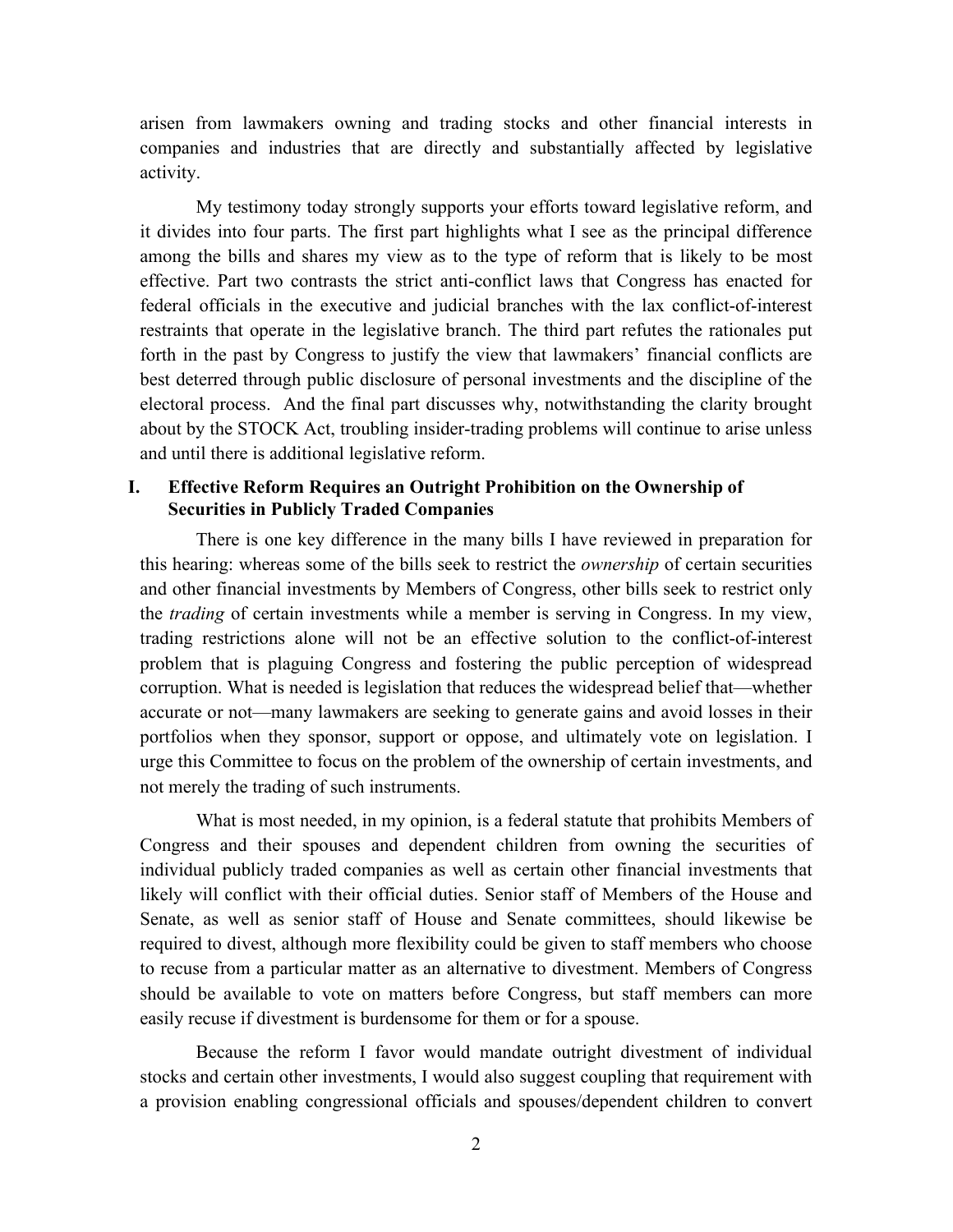the proceeds from their sales of individual stocks and other proscribed investments into either diversified investment funds that are widely held or Treasury securities while deferring any capital gains taxes until they sell those new investments. Congress has previously amended the tax code to allow for the deferral of capital gains when an executive branch official converts assets into permissible investments to avoid conflicts of interest,<sup>2</sup> and fairness should dictate that a similar provision apply to the legislative branch.

As an alternative to requiring outright divestment of individual stocks and certain other financial investments, multiple bills under consideration would instead permit Members of Congress to hold such assets in a "qualified blind trust" (QBT). Although the use by Members of QBTs would adequately address the serious concerns about congressional insider trading, the placement of accumulated assets into QBTs is only a minimally effective anti-conflict measure because the trust will not actually be blind to the Member unless and until the trustee sells off all the original assets and purchases new ones in their place. As such, QBTs will not do much to reduce the public perception that lawmakers sponsor and vote for bills to increase the value of their investments. QBTs are also complicated to organize and expensive to maintain, which may explain why fewer than a dozen Senators and Representatives currently utilize QBTs. In addition, there is little reason to be optimistic about Congress's ability to adequately monitor compliance with the terms of so many additional QBTs. Press reports indicate that the STOCK Act's 45-day reporting requirement for securities transactions is routinely disregarded by congressional officials with little consequence. Accordingly, the logistical challenges that would be presented by widespread use of QBTs in Congress seem immense.

Moreover, whether or not held in a QBT, there is no compelling financial reason to own individual stocks today, and only a small fraction of the U.S. public (about 15%) does so. Modern portfolio theory holds that most stocks are efficiently priced based on publicly available information—there being no obvious "bargains" to be had in publicly traded markets. To the extent there are such bargains to be found, it is also likely that many professional portfolio managers at mutual funds are much better stock pickers than some of the trustees of the QBTs who would be looking to be compensated generously for their services in selling the lawmakers' original assets and in purchasing and trading the assets that would be kept blind. And it is almost certainly the case that professional portfolio managers at mutual funds are much better stock pickers than individual Members of Congress who are both complying with federal insider trading law and not using their legislative activity to affect the value of the companies in which they hold investments.

<sup>&</sup>lt;sup>2</sup> See RICHARD W. PAINTER, GETTING THE GOVERNMENT AMERICA DESERVES: HOW ETHICS REFORM CAN MAKE A DIFFERENCE (Oxford U. Press 2009) at 42 (discussing 5 CFR 2634.1006's provision for a rollover into permitted property).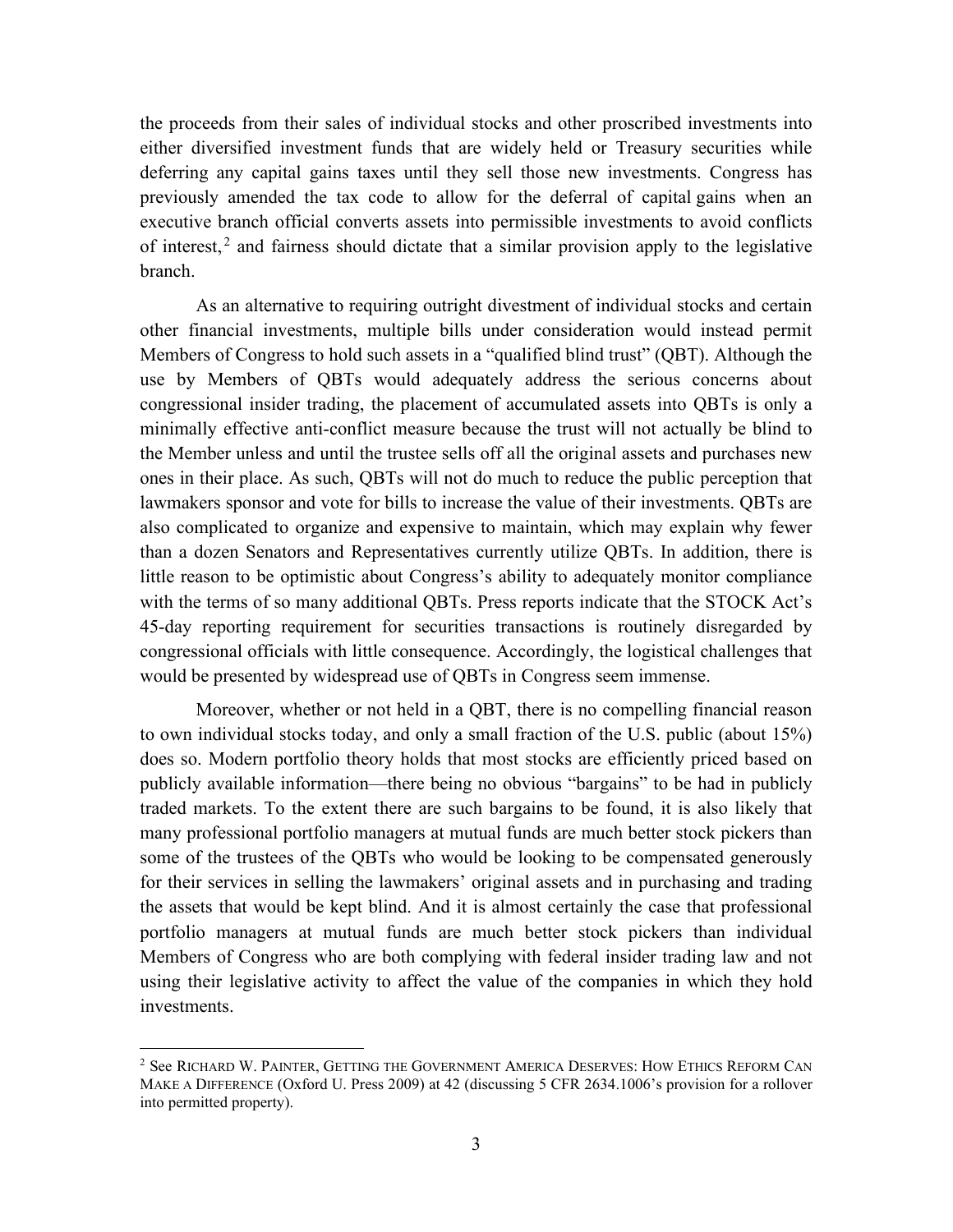### **II. Stringent Anti-Conflict Laws Apply to Executive and Judicial Branch Officials, Whereas Congress Has Not Only Tolerated But Also Facilitated its Own Members' Financial Conflicts**

Federal officials—whether elected or appointed—are entrusted with political power, and they are thus expected to place the public's best interest ahead of their own self-interest. The U.S. Constitution refers in multiple places to "public Trust".<sup>3</sup> and to public offices being "of Trust."<sup>4</sup> The Constitution also includes several provisions expressly designed to guard against self-interested decision-making.<sup>5</sup> Anti-conflict measures were much on the minds of the framers because, as James Madison explained in *The Federalist*:

The aim of every political constitution is, or ought to be, first to obtain for rulers men who possess most wisdom to discern, and most virtue to pursue, the common good of the society; and in the next place, to take the most effectual precautions for keeping them virtuous whilst they continue to hold their public trust.<sup>6</sup>

Congress has built on this constitutional conception of a public office as a public trust across a wide range of federal ethics statutes, which employ a variety of mechanisms for keeping government officials "virtuous."

I will focus first on the executive branch. Financial conflicts of interest that could possibly bias an executive official's decision-making are addressed most directly in 18 U.S.C. § 208, a broad statute entitled "Acts Affecting a Personal Financial Interest." It prohibits any officer or employee of the executive branch (other than the president and vice-president) as well as any official or employee in an independent agency from participating "personally and substantially" in a "particular matter" having a direct and predictable effect on the financial interest of the employee, the employee's spouse or minor child, or on the financial interest of entities of which the official is a partner, director, or trustee. Section 208 thereby criminalizes conflicts created by personal investment holdings, even if the investment would be extremely unlikely to influence an officer or employee's official action. Executive branch officials have two alternatives: either recuse or divest whenever one's participation in a matter could implicate one's own financial self-interest, unless an exemption is available.<sup>7</sup> As the Supreme Court has

<sup>3</sup> U.S. CONST. art. VI, cl. 3.

<sup>4</sup> *Id.* art. I, § 3, cl. 7; *id.* art. I, § 9, cl. 8; *id.* art. II, § 1, cl. 2.

<sup>5</sup> *See, e.g.*, *id.* art. I, § 9, cl. 8 ("[N]o Person holding any Office of Profit or Trust under [the United States] shall, without the Consent of the Congress, accept any present, Emolument, Office, or Title, of any kind whatever, from any King, Prince, or foreign State."); *id.* art. I, § 6, cl. 2 (prohibiting Members of Congress from being appointed to a federal office that was created or that received an increase in salary during their time in Congress).

<sup>6</sup> THE FEDERALIST NO. 57 at 327 (James Madison).

<sup>7</sup> See Nagy, *Owning Stock While Making Law*, *supra* note 1, at 580 n. 71 (discussing the four exemptions in 18 U.S.C. § 208(b), which include a waiver issued by a supervisor after full disclosure of the possible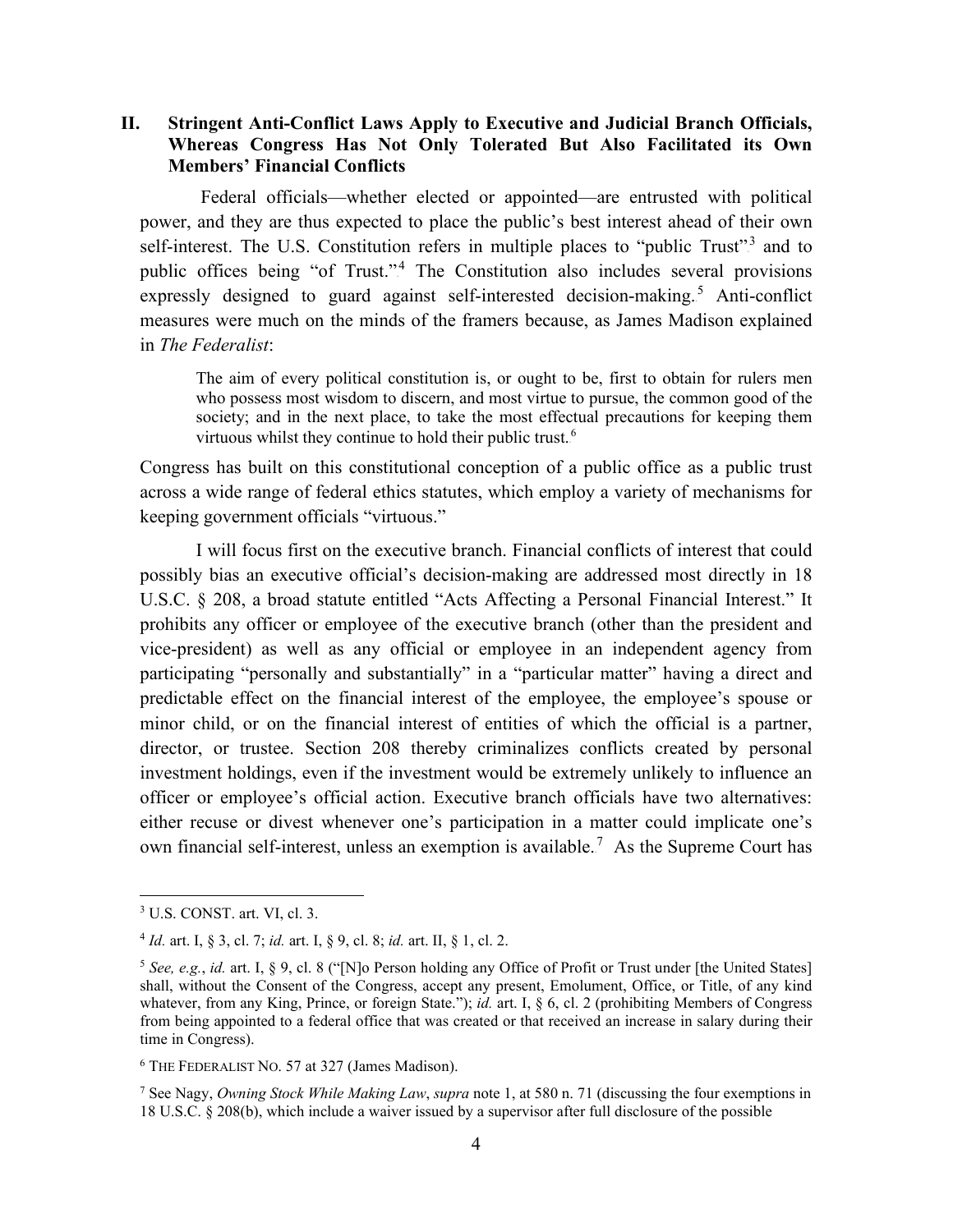emphasized, the statute is "directed not only at dishonor, but also at conduct that tempts dishonor. . . . . [It] is more concerned with what might have happened in a given situation than with what actually happened."<sup>8</sup>

Although there is not a single government-wide statute that requires executive officials to divest financial holdings in circumstances where the disqualification required under § 208 would fundamentally interfere with their government responsibilities, there are a host of agency-specific statutes that do require divestment. For example, Federal Communications Commission (FCC) employees are prohibited from holding financial interests in any company engaged in the business of radio or wire communication.<sup>9</sup> Moreover, agencies themselves have broad congressionally-granted authority to issue regulations prohibiting agency employees from specific categories of financial investments where such an interest "would cause a reasonable person to question the impartiality and objectivity with which agency programs are administered."<sup>10</sup>

Federal judges are likewise prohibited by a federal statute, 28 U.S.C § 455, from hearing any case or controversy in which their "impartiality might be reasonably questioned." The statute further mandates recusal when a justice or judge, or a spouse or minor child, has a financial interest in a case. Financial interest is defined broadly to encompass even a single share of stock in a party before the court or in a company substantially affected by the subject matter in controversy.<sup>11</sup>

For its own Members and most of its officers and employees, however, Congress has deemed prophylactic rules that guard against self-interested decision-making to be unwarranted. To be sure, both the Senate and House have ethics rules that prohibit Members (and employees and officers) from deriving personal financial benefits from the use of their official positions. But longstanding interpretations of those rules allow Members to work and vote on legislation impacting their own personal investments provided they are not the sole beneficiaries or part of an individualized class of beneficiaries. It is this sole beneficiary gloss that effectively insulates lawmakers from the loyalty obligations that would otherwise operate to restrict their personal investment practices. Indeed, the fiduciary duty of loyalty has both an anti-conflict component and an avoidance component, and the latter prohibits fiduciaries unable to recuse from "putting themselves in a position where, because of conflict or other concerns, they could

 $947$  U.S.C. § 154(b)(2)(A)(ii).

 $10$  5 C.F.R. § 2635.403(a).

conflict, and the Office of Government Ethics adoption of a de minimis exception for holdings in an issuer's stock valued at \$15,000 or less).

<sup>8</sup> United States v. Mississippi Valley Generating Co., 364 U.S. 520, 549-50 (1961).

<sup>&</sup>lt;sup>11</sup> 28 U.S.C. § 455(d)(4). The statute also makes clear that federal justices and judges have a duty to inform themselves about their personal financial interests and those of their spouse and minor children. *Id.* §  $455(c)$ .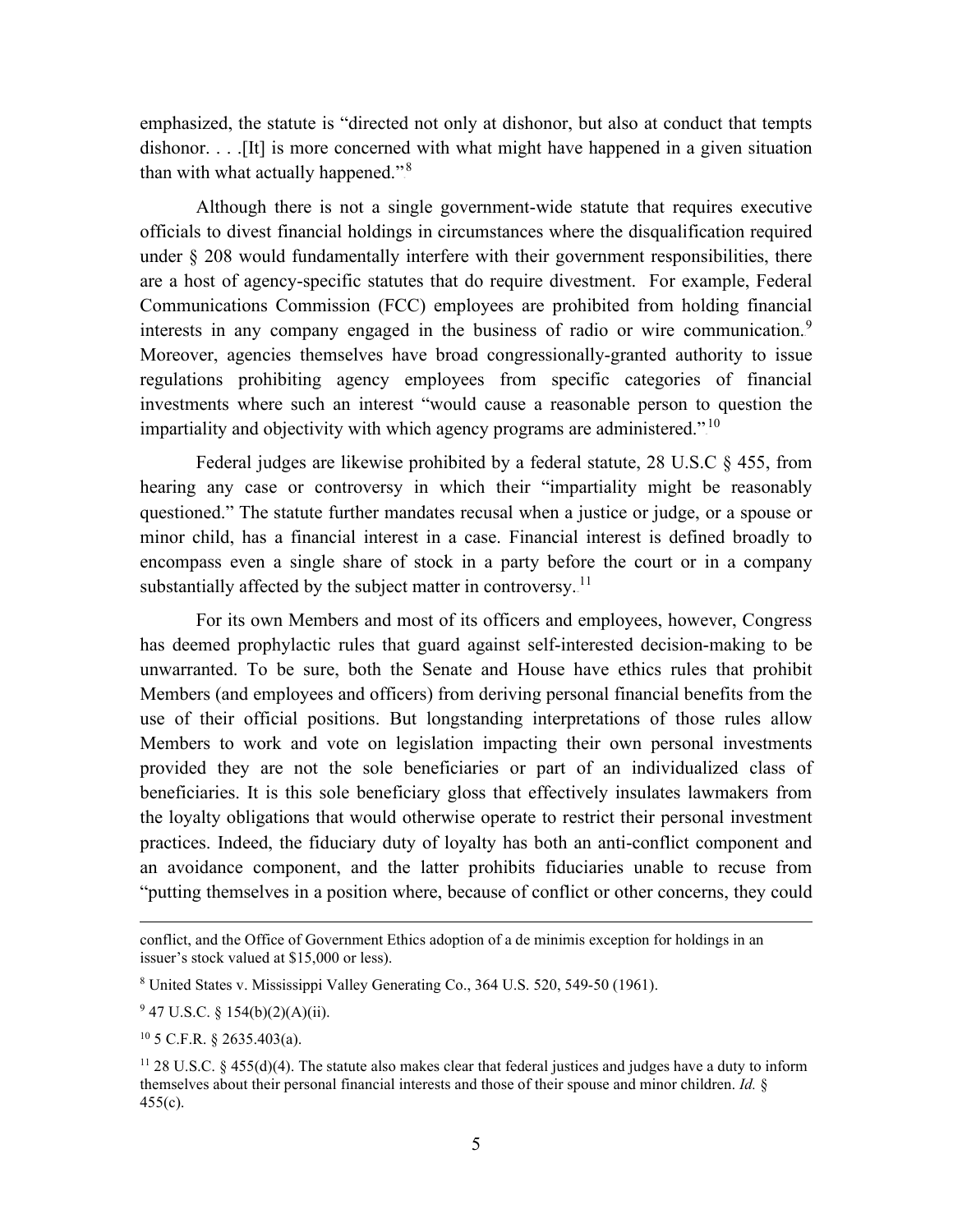not act on behalf of the beneficiary."<sup>12</sup> Thus, as Congress has rationalized, stockinvestment conflicts need not be avoided because legislation that impacts publicly traded companies and industries almost by definition also affects thousands and sometimes millions of investors.

Consider first House Rule 3, which provides that Members should not vote if they have "a direct personal or pecuniary interest" in the legislation at hand.<sup>13</sup> The theoretical breadth of this provision has been practically undercut by House precedents emphasizing that financial interests are disqualifying only when a member's vote affects him or her directly as an individual and not merely as one of a class. Accordingly, the House Ethics Manual observes that "[a]s a general matter. . . Members and employees need not divest themselves of assets upon assuming their positions, nor must Members disqualify themselves from voting on issues that generally affect their personal financial interests.".<sup>14</sup> The Manual also makes clear that "[n]o federal statute, regulation, or rule of the House absolutely prohibits a member or House employee from holding assets that might conflict with or influence the performance of official duties.".<sup>15</sup>

Senators are likewise prohibited from using their legislative power to advance their own personal interests. Rule 37(4) of the Senate Code of Official Conduct prohibits a Senator from knowingly using "his official position to introduce or aid the progress or passage of legislation, a *principal purpose* of which is to further *only* his pecuniary interest" or those of "his immediate family" or a "limited class" to which they belong. The Senate Ethics Manual aptly describes this prohibition as "narrow" and candidly acknowledges that "[l]egislation may have a significant financial effect on a Senator because his holdings are involved.".<sup>16</sup> Yet, as long as the legislation "has a broad, general impact on his state or the nation," Rule 37(4) does not prevent Senators "from voting on the legislation or playing an active role in advancing or blocking its passage."<sup>17</sup> The Manual goes so far as to convey an "*understanding* that the votes cast by Senators and Congressman are predicated on their perceptions of the public interest and the public

<sup>12</sup> Kathleen Clark, *Do We Have Enough Ethics in Government Yet?: An Answer from Fiduciary Theory*, 1996 U. Ill. L. Rev. 57, 71 (1996).

<sup>13</sup> CONSTITUTION, JEFFERSON'S MANUAL, AND RULES OF THE HOUSE OF REPRESENTATIVES, H.R. Doc. No. 112-161, at 934-35 (2013). Rule 23(3) of the House Code of Official Conduct likewise provides that Members "may not receive compensation and may not permit compensation to accrue to the beneficial interest of such individual from any source, the receipt of which would occur by virtue of influence improperly exerted from the position of such individual in Congress."

<sup>&</sup>lt;sup>14</sup> H. COMM. ON STANDARDS OF OFFICIAL CONDUCT, 110TH CONG., HOUSE ETHICS MANUAL at 247 (2008).

<sup>15</sup> *Id.* at 248.

<sup>&</sup>lt;sup>16</sup> STAFF OF S. SELECT COMM. ON ETHICS, 108TH CONG., SENATE ETHICS MANUAL at 69 (COMM. PRINT 2003)

<sup>17</sup> *Id.*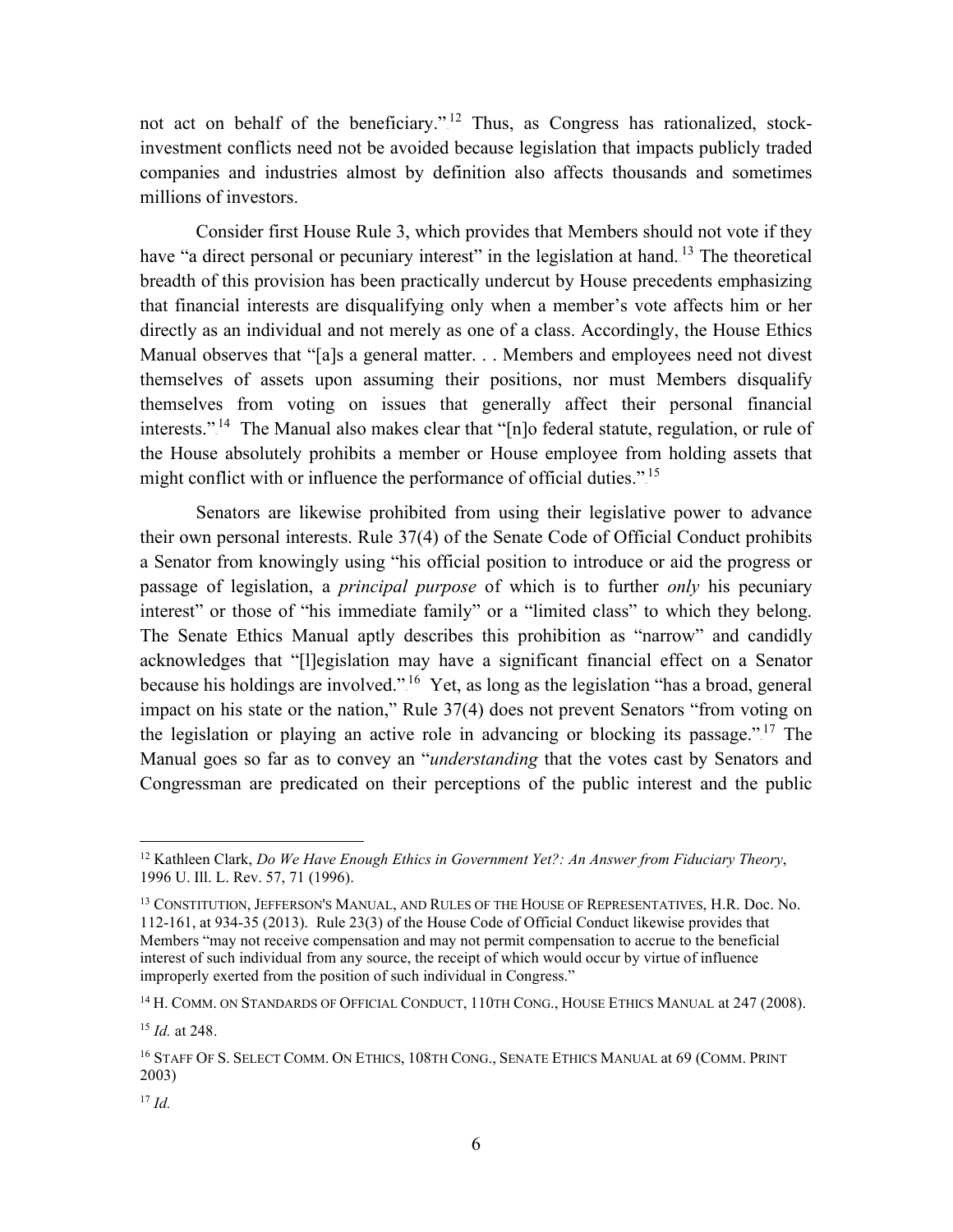good, not on personal pecuniary interest.".<sup>18</sup> It is particularly peculiar for an *ethics manual* to include such a presumption.

The Senate Ethics Manual's presumption of virtuous decision-making, however, is not carried forward to most staff employed by Senate Committees. That is, Senate Rule 37(7), enacted in 1977, requires a committee staff employee "to divest himself of any substantial holdings which may be directly affected by the actions of the committee for which he works" unless given written permission by the Ethics Committee to retain such holdings.<sup>19</sup> This disparate treatment is said to be justified because "committee staff members hold positions of responsibility" but "unlike Senators, committee staff are not publicly accountable, and despite public financial disclosure, their affairs are unlikely to get the same kind of scrutiny from the public and the press as Senators.".<sup>20</sup>

Members of Congress have taken full advantage of the ethics rules and norms that currently function, at least with respect to stocks in publicly traded companies, as safe harbors for their personal investments. The result is that despite all the harsh media attention and Congress's dismal public approval ratings, lawmakers continue to own and actively trade securities totaling hundreds of millions of dollars in companies directly impacted by legislative actions. Beyond that, the membership of many congressional committees holds disproportionately large investments in the industries subject to their oversight. The lack of parity among the three branches of government underscores the urgent need for legislative reform.

## **III. Public Disclosure of Personal Investments and the Discipline of the Electoral Process Do Not Constitute Effective Conflict-of-Interest Restraints**

In the past, it has been the public's interest in democratic representation that has been used, quite ironically, to justify Congress's casual tolerance of its Members' financial conflicts. That is, it is frequently emphasized that the citizens of this country are "entitled to have their elected representatives represent them by voting and fully participating in all aspect of the legislative process."<sup>21</sup> Recusal of potentially selfinterested decision-makers, which is an anti-conflict mechanism often utilized by executive branch officials and federal judges, is therefore eschewed as an acceptable alternative for eliminating the self-interest that could arise from the holdings in a lawmaker's investment portfolio.

 $18$  *Id.* 

<sup>&</sup>lt;sup>19</sup> Senate Rule 37, § 7, reprinted in SENATE ETHICS MANUAL at 322. The rule applies to committee staff earning more than "\$25,000 per annum and employed for more than ninety days in a calendar year." *Id.*

<sup>20</sup> S. SPECIAL COMM. ON OFFICIAL CONDUCT, SENATE CODE OF OFFICIAL CONDUCT, S. REP. NO. 95-49, at 44 (1977)

<sup>21</sup> SENATE ETHICS MANUAL at 69.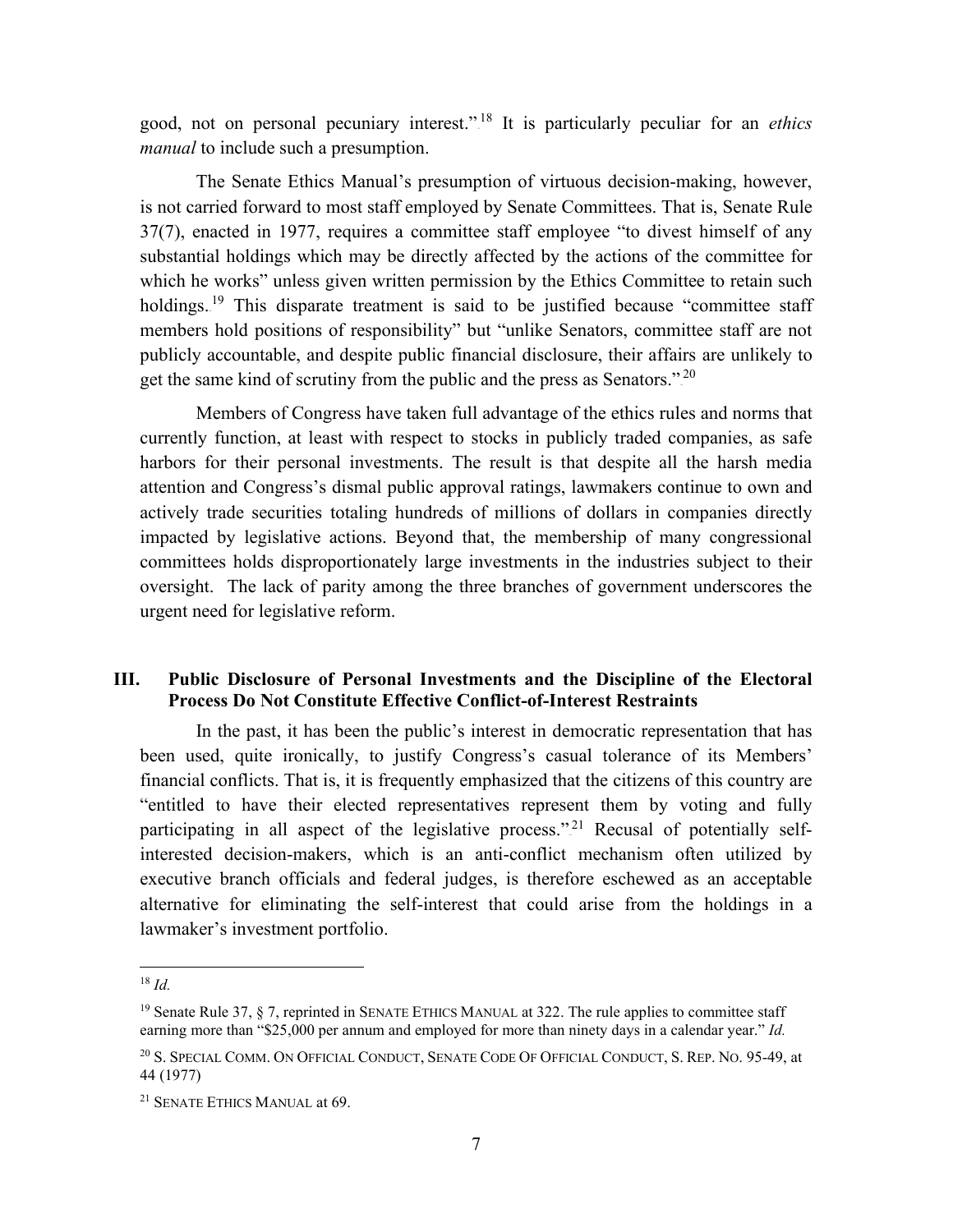Notably, the House Ethics Manual expressly raises the divestment alternative to recusal and describes the divestment requirement as "impractical" and "unreasonable." $^{22}$ It explains:

Members of Congress enter public service owning assets and having private investment interests like other citizens. Members should not "be expected to fully strip themselves of worldly goods." Even a selective divestiture of potentially conflicting assets could raise problems for a legislator. Unlike many officials in the executive branch, who are concerned with administration and regulation in a narrow area, a Member of Congress must exercise judgment concerning legislation across the entire spectrum of business and economic endeavors. Requiring divestiture may also insulate legislators from the personal and economic interests held by their constituencies, or society in general, in governmental decisions and policy.<sup>23</sup>

But particularly in the context of today's lawmakers and their current financial investments, each of the above concerns regarding conflict avoidance through divestment rings hollow. First, a prohibition against holding securities in publicly traded companies would allow lawmakers to possess "worldly goods" in the form of shares in diversified investment funds that are widely held as well as in government securities. Moreover, while lawmakers may function as generalists when casting floor votes on a bill, much discretionary decision-making occurs at the committee level, where lawmakers function much more as specialists, charged with overseeing particular industries. And rather than "insulating" lawmakers from their constituents' interests, in view of the sliver of the public that owns stock in individual companies, permissible investment alternatives such as diversified mutual and index funds and Treasury securities would align constituent and member interests to a substantially greater degree.

With the divestment restraint dismissed largely through mistaken hyperbole, it is no wonder that the House Ethics Manual continues to reflect a conclusion that lawmakers' "conflicts of interest are *best* deterred through disclosure and the discipline of the electoral process."<sup>24</sup> Yet, while that conclusion may have been worthy of credence four decades ago in the wake of the enhanced ownership disclosures mandated by the Ethics in Government Act of  $1978$ ,  $^{25}$  and while the STOCK Act's enhanced transactionreporting requirements may have fueled some new justifiable hope in  $2012$ ,  $26$  it is now

<sup>22</sup> HOUSE ETHICS MANUAL at 250.

<sup>23</sup> *Id.*

<sup>&</sup>lt;sup>24</sup> HOUSE ETHICS MANUAL at 251 (emphasis added) (quoting HOUSE COMM'N ON ADMIN. REVIEW, FINANCIAL ETHICS, H. DOC. 95-73, at 9 (1977)).

<sup>25</sup> See *id*., H. DOC. 95-73, at 9 (expressing the Commission's belief that disclosure and electoral discipline were the best approaches to conflicts "in the case of investment income").

<sup>&</sup>lt;sup>26</sup> See 158 Cong. Rec. S309 (daily ed. Feb. 2, 2012) (statement of Senator Joseph Lieberman opposing an amendment to the STOCK Act that would have required divestment of individual stocks, and arguing the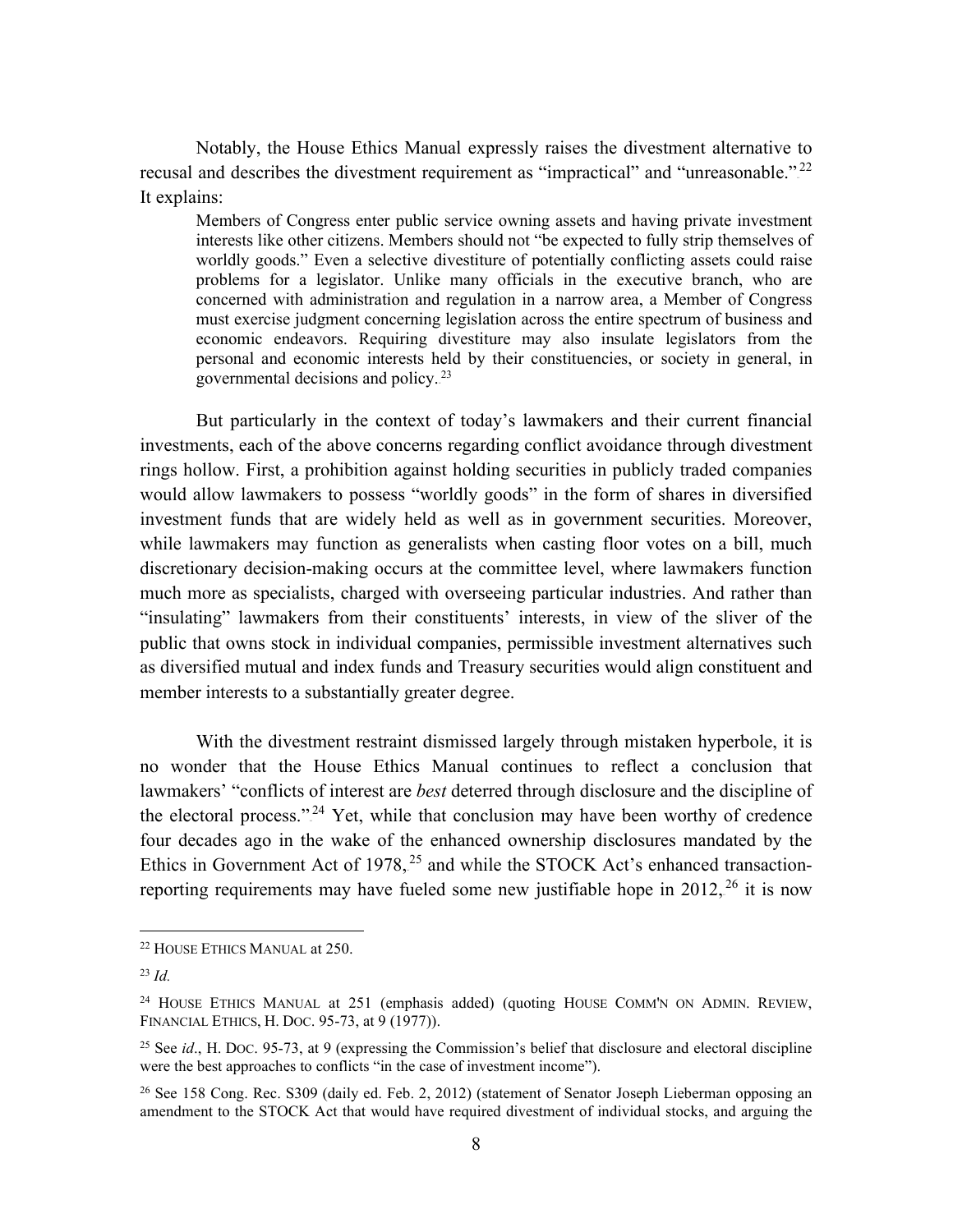clear that the increased transparency has not, in fact, sufficiently deterred lawmakers from owning and trading stock in companies subject to their oversight. If anything, it has made the problem worse because, thanks to journalists and good-government groups, the American public now sees even more quickly how frequently and extensively some lawmakers are benefitting from their own legislative activity.

Although there have been some recent and high-profile exceptions, Members' constituencies have proven to be quite tolerant (at least at the ballot box) even in instances where a member's glaring conflicts of interest were evident. Incumbents in Congress clearly "have an advantage over anyone who challenges their authority."<sup>27</sup>

Moreover, as a leading political science scholar has pointed out, not only is "letting members disclose and voters decide" an ineffective approach in practice, it is also "deficient in principle" because it is grounded in a "mistaken view of democratic representation."<sup>28</sup> Whereas a lawmaker's self-interested legislative activity can affect the entire country, only voters in that representative's district or a senator's state actually have a say in whether financial conflicts of interest are troubling enough to warrant an electoral defeat.<sup>29</sup>

# **IV. Notwithstanding the STOCK Act, Insider Trading Remains a Serious Concern That Would Dissipate if Congressional Officials are Prohibited From Owning Securities in Publicly Traded Companies**

Illegal insider trading involves the use in securities trading of material nonpublic information that is misappropriated from the source of the information in violation of a relationship of trust and confidence. Government employees, like private-sector employees of banks, law firms, and corporations, often are entrusted with material nonpublic information and violate the law if they use this information for securities trading without first disclosing to their principals their intent to trade. Elected officials also are in a relationship of trust and confidence with the government and its citizens and can incur insider trading liability with respect to the material nonpublic information they learn in the performance of official duties. This point already should have been clear from the fiduciary character of federal office and the federal case law interpreting Section 10(b) of the Securities Exchange Act and Rule 10b-5. But to remove any doubt, Congress

public's increased "access to information about our holdings and our transactions . . . ought to be enough to guarantee the public . . . to make sure we are following the highest ethical norms").

<sup>27</sup> PAINTER, *supra* note 2, at 8-10.

<sup>&</sup>lt;sup>28</sup> DENNIS F. THOMPSON, ETHICS IN CONGRESS: FROM INDIVIDUAL TO INSTITUTIONAL CORRUPTION at 137 (1995)

<sup>&</sup>lt;sup>29</sup> See *id.* at 138 (emphasizing that "citizens rightly take an interest in the ethical conduct of all members, not only of their own representative").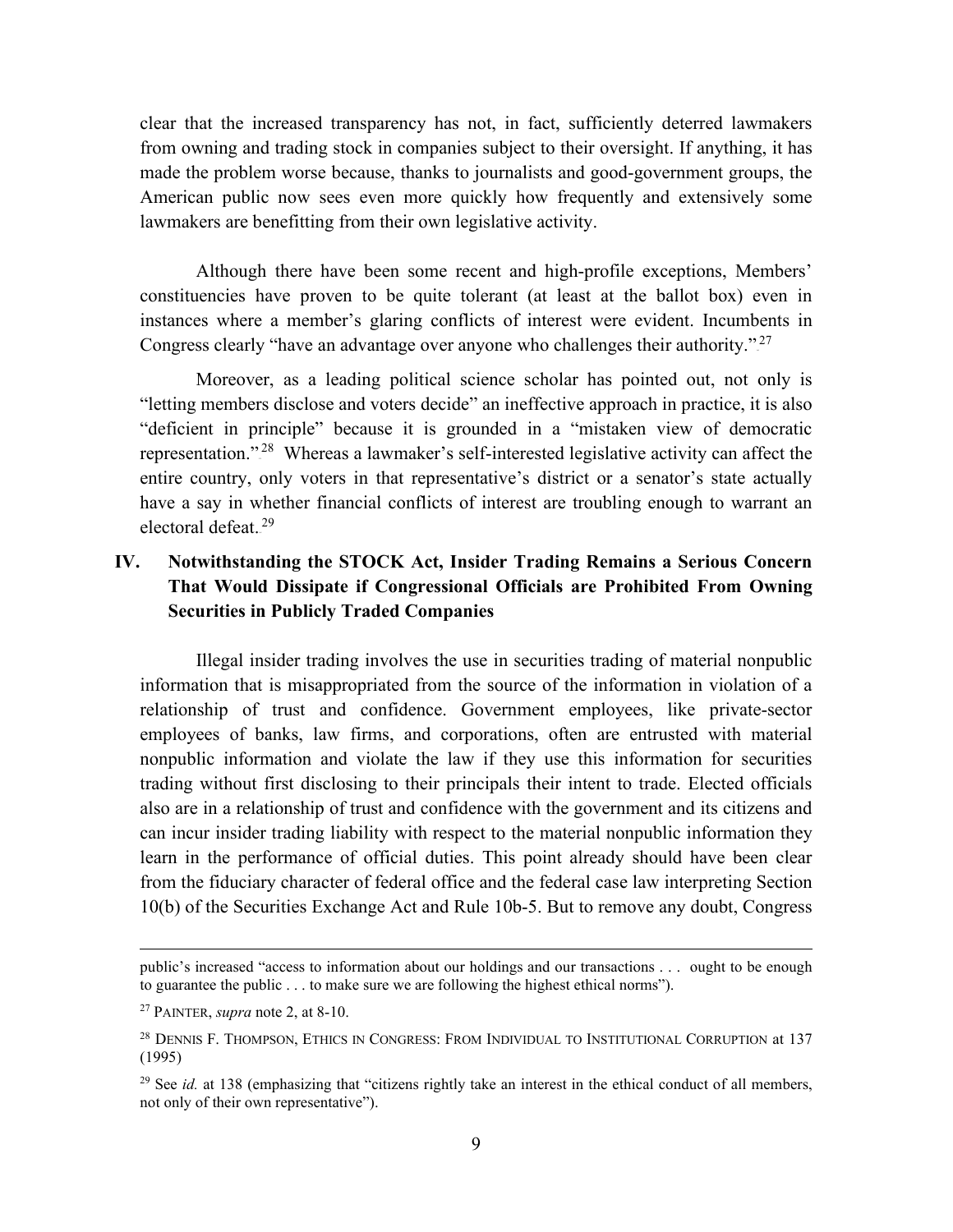enacted the STOCK Act, which amended the Securities Exchange Act to provide that a Member of Congress and any officer or employee "owes a duty arising from a relationship of trust and confidence to Congress, the United States Government, and the citizens of the United States with respect to material, nonpublic information derived from such person's position . . . or gained from the performance of such person's official responsibilities.".<sup>30</sup>

One of several difficulties with the application of insider trading law to congressional officials is that trading on the basis of material nonpublic government information will often be difficult to prove. Discerning whether a member of Congress or a staff member was in possession of such information requires trained investigators, probably from the Securities and Exchange Commission (SEC) or from the Department of Justice, to obtain copies of and review emails, phone logs, and testimony of witnesses who know what information was disclosed to the member and when. Such an investigation, among other issues, raises complicated issues under the Speech or Debate Clause of the Constitution,  $31$  and even if constitutionally permissible is very likely to encounter strong pushback from congressional leadership.

There have been several high-profile instances of such pushback, and because the investigative phase of SEC and DOJ insider-trading investigations is generally confidential, there may well have been others. One of the most troubling instances began just 20 months after the enactment of the STOCK Act. The SEC in early 2014 sought documents from the House Ways and Means Committee as well as documents and testimony from a former staff director of the Committee's health subcommittee. The staff director was suspected of possibly tipping a so-called political intelligence consultant about yet-to-be announced changes in payment rates for physicians serving Medicare patients. But counsel for the House initially refused to cooperate voluntarily and then sought to block the SEC's investigatory subpoenas. One of the House's legal arguments was that the sovereign-immunity doctrine bars the enforcement of an inter-branch subpoena. Its other key argument was that the information sought in the insider-trading investigation was protected by the Speech or Debate Clause. Although the federal district judge ruled partially in the SEC's favor,  $32$  the litigation continued as House counsel

<sup>&</sup>lt;sup>30</sup> Section 21A(g) of the Securities Exchange Act, 15 U.S.C.  $\frac{8}{30}$  78u-1(g).

 $31$  Article I, Section 6, Clause 1 of the Constitution provides that Members of Congress "shall in all Cases, except Treason, Felony and Breach of the Peace be privileged from Arrest during their attendance at the Session of their Respective Houses, and in going to and from the same; and for any Speech or Debate in either House, they shall not be questioned in any other Place."

<sup>&</sup>lt;sup>32</sup> See SEC v. House Committee on Ways and Means and Brian Sutter, 161 F.Supp.3d 199 (S.D.N.Y. 2015) (ruling against the sovereign-immunity claim, but holding that certain sought-after documents and aspects of testimony were within the "sphere of legitimate legislative authority" and thus fell within the Speech or Debate Clause's protection).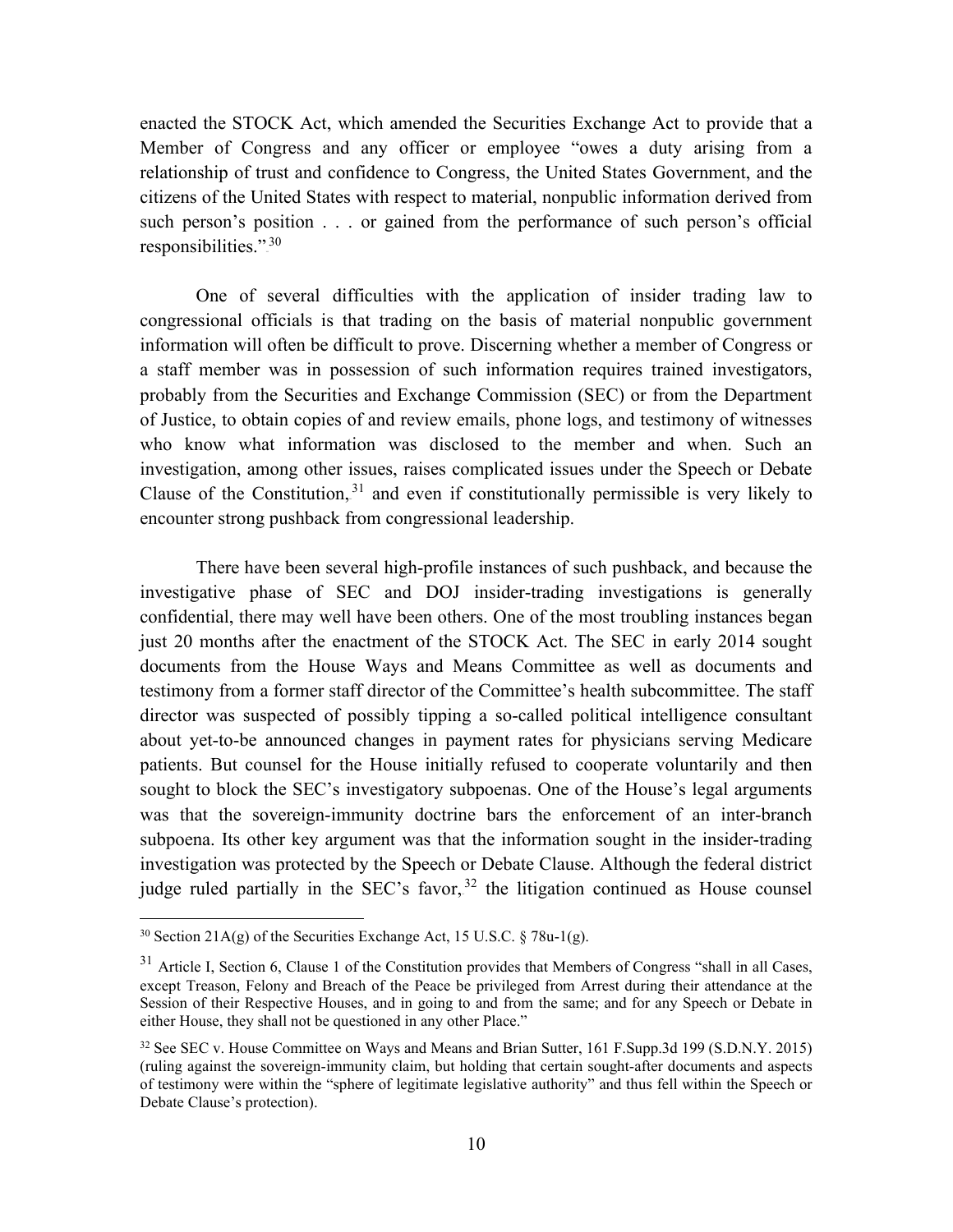appealed to the Second Circuit. The dispute was not resolved until nearly three years from the start of the SEC's investigation, when the parties announced their stipulation "to seek the dismissal of the appeal."<sup>33</sup> It is hardly surprising that, in the view of some, the practical and constitutional hurdles involved in a congressional insider-trading investigation "make prosecution impossible for [trading based on] certain types of information received officially in committee or other legislative settings.".<sup>34</sup>

Another consequence of the operation of federal insider trading law is that congressional officials who own securities in individual companies, when confronted with a conflict of interest, also may not be able to sell the securities to resolve the conflict without risking liability for a violation of Section 10(b) and Rule 10b-5 of the Exchange Act. If material nonpublic information is disclosed to officials at the time they become aware of a conflict of interest, it may be too late to sell the securities and recusal may be the only option that is both legal and ethical.

Many of these insider-trading problems would be avoided if the Member or senior staff person did not own securities in publicly traded companies to begin with. Given the wide range of matters that come before Congress, and in view of Congress's increasing involvement with financial markets and private-sector businesses (such as banks, health care/providers, and automobile manufacturers), this reason is yet another one for Members to divest of individual stocks and certain other investments upon entering Congress and to remain divested until they depart.

#### \*\*\*\*\*\*\*\*\*

I will conclude by emphasizing how appearances alone can foster corrosive beliefs that personal financial interests are routinely placed ahead of the public interest. Even if Members of Congress are not influenced by personal finances in sponsoring bills or casting votes, ownership of securities affected by legislation creates the appearance of corruption. And even if a Member does not trade on material nonpublic government information, the public may suspect otherwise. Such perceptions are typically magnified in election years when opponents feature allegations of financial conflicts and out-sized securities trading profits in attack ads. Instilling public confidence in Congress requires lawmakers to impose upon themselves certain prophylactic rules that guard against financial conflicts and reinforce obligations of loyalty and trust—and that should include

<sup>33</sup> See Martin O'Sullivan, *House, SEC Drop Health Care Subpoena Fight at 2d Circ*., Law 360 (November 14, 2016).

<sup>34</sup> Stanley M. Brand, *DOJ Drops Investigation Into Three Senators for Insider Trading, Burr Probe Continues*, The Conversation (Apr. 2, 2020).